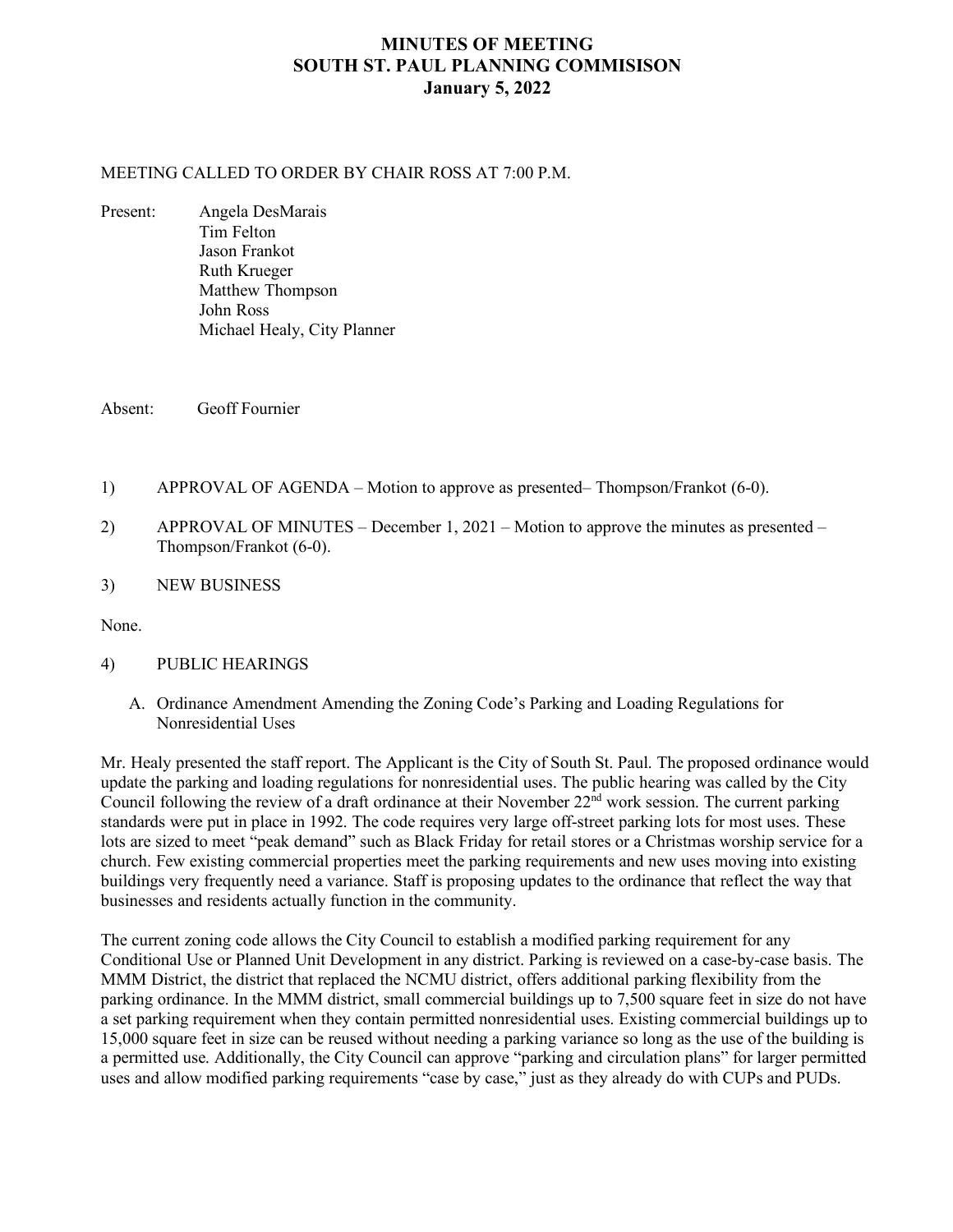Planning Commission Minutes January 5, 2021 Page 2 of 4

The proposed ordinance would do three main things relating to parking: reduce the minimum parking requirements for libraries to require 1 stall per 400 sq. ft. and update the parking requirements for some other uses to better align with industry standards; remove set parking requirements for permitted nonresidential uses in the C-1, CGMU, and GB zoning districts for uses that have a gross floor area of 7,500 square feet or less and allow existing vacant buildings that are up to 15,000 square feet in size to be reused by a permitted use without a parking variance; and make all non-residential uses in the C-1, CGMU, GB, I, and I-1 district and institutional uses in the R districts eligible to submit parking and circulation plans for review by the Planning Commission and the City Council. The ordinance would also update the Code's off-street loading requirements to implement changes recommended by the Zoning Administrator, City Engineer, and City Attorney.

Chair Ross asked Mr. Healy to clarify if handicap parking requirements would be changed as a part of this ordinance given, they are regulated by a separate body. Mr. Healy stated that the handicap parking requirements would remain the same. Mr. Healy added that one of the amendments to the existing ordinance would reference the ADA requirements for handicap parking spaces.

Chair Ross asked Commissioner Frankot to share his experience with having a shared parking lot. Commissioner Frankot shared that Black Sheep Coffee has a shared parking agreement with his property to allow their customers or employees to park in his lot. Commissioner Frankot stated that the situation has worked out well and prevents the space from being wasted.

Chair Ross opened the public hearing.

No correspondence had been received and no one was present to comment on the item.

Chair Ross closed the public hearing.

Motion to recommend approval ordinance amendment as presented - Thompson/DesMarais (6-0).

### 5) OTHER BUSINESS

A. Discussion on Sign Code Update Relating to Institutional Uses in Residential Districts and Projecting Signs

Mr. Healy discussed the staff report. A few months ago, Staff made the decision to start slowly updating the sign code to make it more business-friendly and to reduce the amount of staff time spent on variances for signage. The City has very strict sign regulations "on the books" but regularly grants variances from the regulations. Institutional uses, such as schools and churches, are allowed uses in residential zoning districts. In order for these institutional uses to have any signage, a Conditional Use Permit, and often times a Variance, are required. The current code limits the maximum size of a sign in the R-1, R-2, or R-3 district to 6 square feet. The only exception is that institutional uses are allowed to have a 32 square foot monument sign. The previous allowance for monument signs was 12 square feet. The code was amended in 2021 to allow institutional uses to have a 32 square foot monument sign.

Institutional uses have similar needs for signage as commercial business, even when in residentially zoned areas. Many institutional uses are located on corner lots and have multiple frontages but the code only allow one sign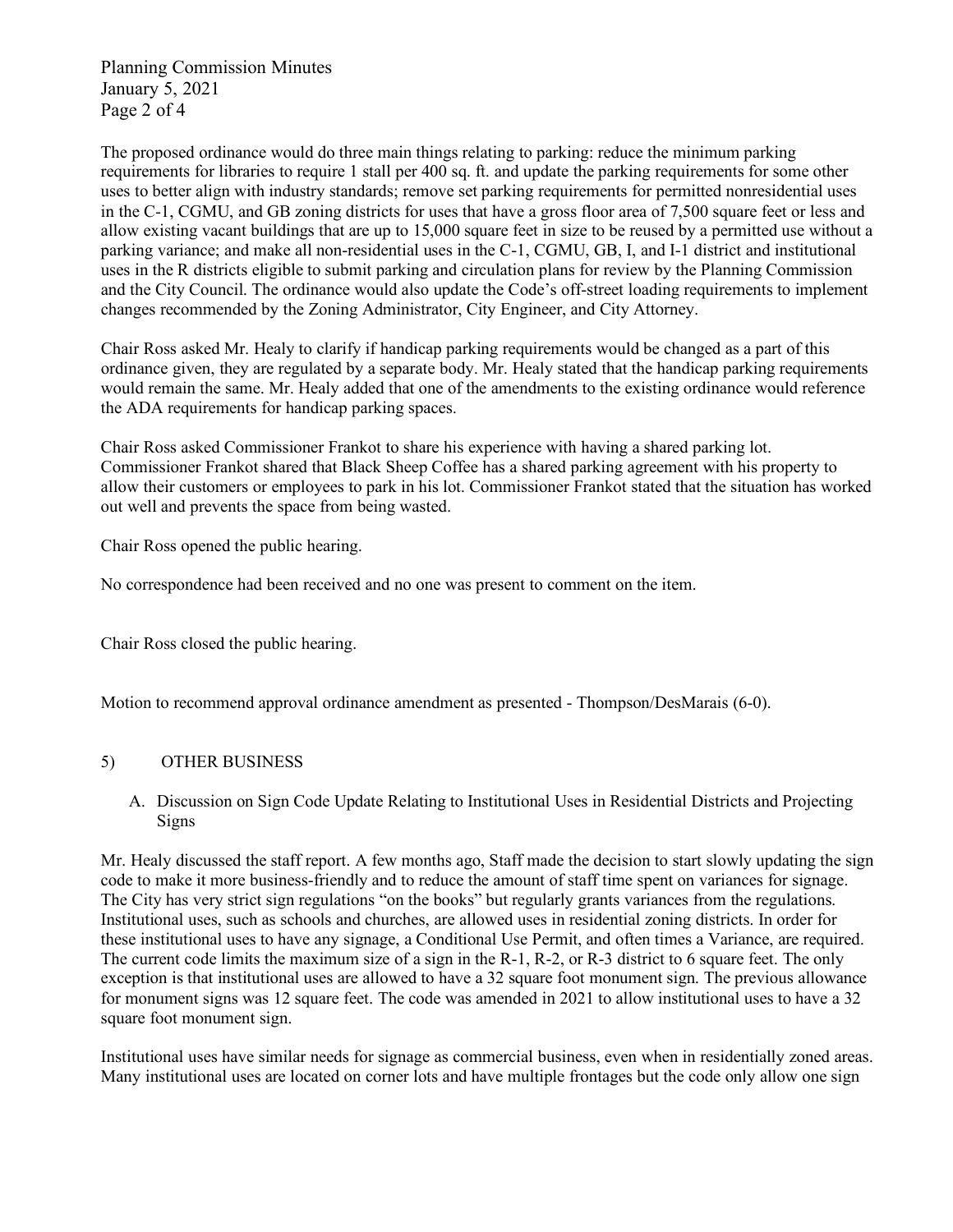Planning Commission Minutes January 5, 2021 Page 3 of 4

per property. This generally makes it impossible to install adequate signage without a variance. Staff is also taking this opportunity to clean up the rules for awning and projecting signs.

The proposed ordinance would allow institutional uses to have one monument sign per property and up to 24 square feet of wall signage on each street frontage. The Conditional Use Permit requirement would be removed for wall signs, monument signs and non-electronic changeable monument signs. Electronic changeable copy signs would still require a Conditional Use Permit. Additionally, multi-family dwellings on lots larger than 25,000 square feet would be allowed one area identification sign that does not exceed 24 square feet. Standards would also be added to clarify the rules for awning signs.

Chair Ross asked Staff if there were any nuisance signs that the city was aware of. Mr. Healy stated that the only signs he has received complaints about are changing electronic signs. Mr. Healy affirmed that the existing standards for these signs would not be changed as part of the ordinance. Chair Ross asked the commissioners if they felt any changes should be made to the sign code relating to changeable electronic signs.

Commissioner Felton shared that any language that would make it easier to add additional illuminated signage in a residential area would likely not be well received by the community and cautioned that any new signs should not be able to be illuminated. Mr. Healy affirmed that it is reasonable to require that apartments do not light their signs; however, not allowing churches or schools to light their signs may create the need for variances. Mr. Healy suggested that a Conditional Use Permit could be required for illuminated signs.

Commissioner Krueger shared that during the presentation for the Holiday Superstore along Southview Boulevard, the developer shared that there was new lighting technology that would allow the lights to be dimmed at night. Commissioner Krueger echoed Commissioner Felton's comment that residents do not want light from signs coming into their windows at night.

Commissioner Thompson suggested requiring a Conditional Use Permit for illuminated signage for institutional uses, and not allowing other signage in residential districts to be illuminated. Mr. Healy stated that if the Planning Commission wanted to require all illuminated signs to be reviewed case-by-case, the Planning Commission could add a Conditional Use Permit requirement for illuminated signs.

Commissioner DesMarais suggested adding a maximum lumen requirement for signs to the code. Mr. Healy stated that if the Commissioners felt it was appropriate for all signs throughout the city to have a standard amount of illumination, Staff could certainly add language about this.

Mr. Healy summarized that the Planning Commission seemed to be generally in support of the proposed ordinance but apartment buildings in low-density neighborhoods should not be allowed to have illuminated signage and institutional uses in low-density neighborhoods should have their illuminated signage regulated to ensure that there are not nuisance effects on nearby residential properties. Staff will implement the requested changes prior to bringing the ordinance back to the Planning Commission for additional review.

B. Invitation to a Joint Worksession Meeting to Review Danner Inc's PUD Concept Plan

Mr. Healy shared that the city's Planned Unit Development ordinance includes a concept plan review component. In cases where a Planned Unit Development is complicated, it can be useful for the Planning Commission and City Council to both be present when the concept plan is reviewed. The Danner Inc project is poised to be very complicated, so a joint work session is being held to review the concept plan. The work session will be held in the training room on January  $24<sup>th</sup>$ . The item will be reviewed at 7:45 PM.